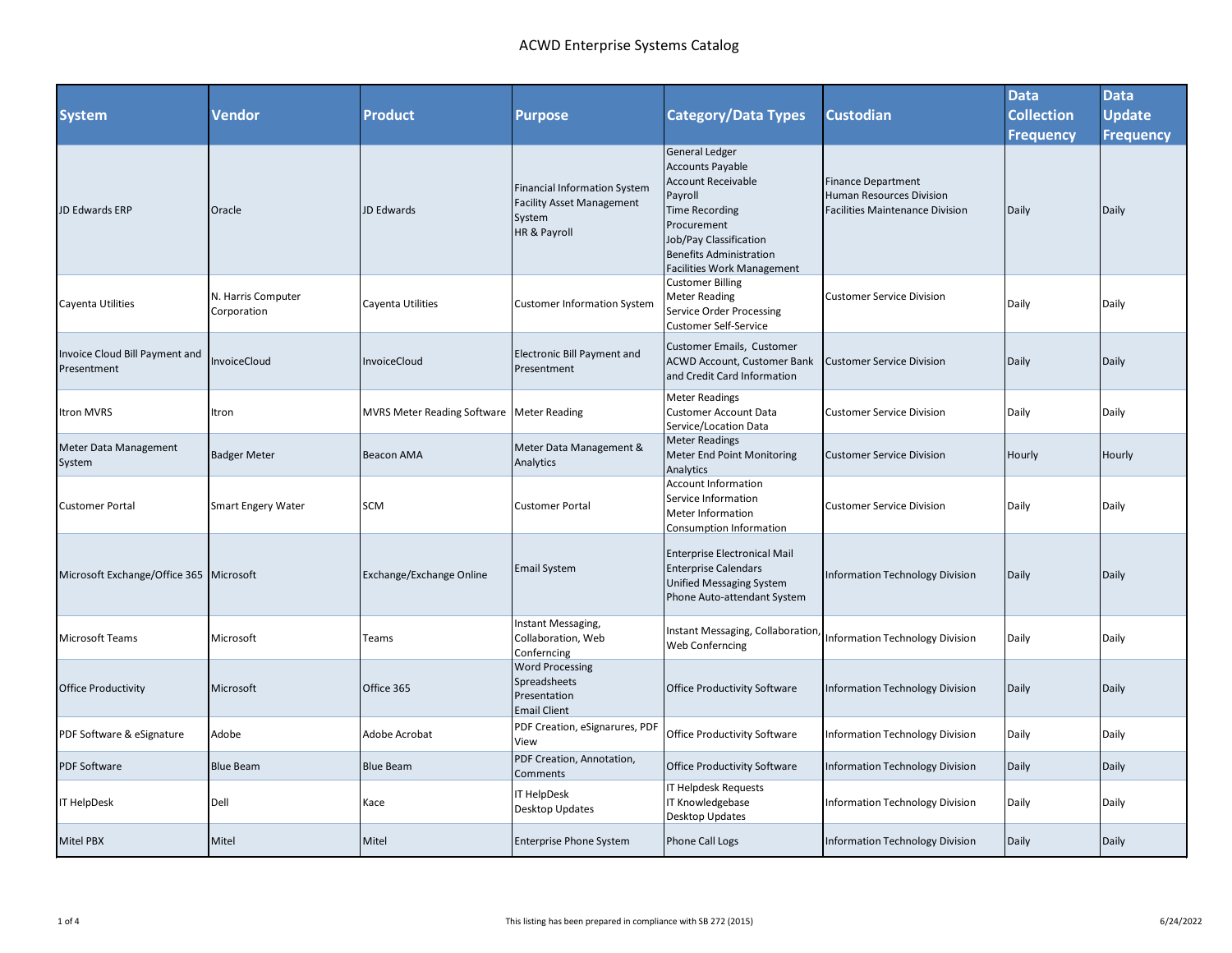## ACWD Enterprise Systems Catalog

| <b>System</b>                                                         | Vendor                                                  | Product                                                        | <b>Purpose</b>                                                                      | <b>Category/Data Types</b>                                                                                                                    | <b>Custodian</b>                                                               | <b>Data</b><br><b>Collection</b><br><b>Frequency</b> | <b>Data</b><br><b>Update</b><br><b>Frequency</b> |
|-----------------------------------------------------------------------|---------------------------------------------------------|----------------------------------------------------------------|-------------------------------------------------------------------------------------|-----------------------------------------------------------------------------------------------------------------------------------------------|--------------------------------------------------------------------------------|------------------------------------------------------|--------------------------------------------------|
| Geographic Information System<br>(GIS)                                | <b>ESRI</b>                                             | ArcGIS                                                         | Geographic Information System                                                       | Water System Facilities and<br>other Property Interests; and<br>Boundary and Service Area Data                                                | Infrastructure; ACWD Easements Engineering & Technology Services<br>Department | As Needed                                            | As Needed                                        |
| <b>Work Order and Asset</b><br><b>Management System</b>               | Azteca                                                  | Cityworks                                                      | Work Order and Asset<br>Management for Distributed<br>Assets                        | Work Orders<br><b>Service Requests</b><br>Leak Reports                                                                                        | <b>Operations Department</b>                                                   | Daily                                                | Daily                                            |
| Site and Well Management<br>System                                    | Custom Software                                         | SWMS/GWMS                                                      | Site and Well Monitoring and<br>Management                                          | Well Construction, Repair and<br>Destruction<br>Geotechnical and Chemical<br><b>Investigations and Permits</b>                                | Groundwater Resources Division                                                 | As Needed                                            | As Needed                                        |
| Pump and Motor Tracking<br>System                                     | <b>Custom Software</b>                                  | <b>PMTS</b>                                                    | Pump and Motor Tracking                                                             | Pump and motor data                                                                                                                           | <b>Groundwater Resources Division</b>                                          | <b>As Needed</b>                                     | <b>As Needed</b>                                 |
| NeoGov                                                                | NeoGov                                                  | <b>Neogov Applicant Tracking and</b><br>Performance Evaluation | <b>Applicant Tracking</b><br><b>Performance Evaluations</b>                         | Job Applications<br><b>Performance Evaluations</b>                                                                                            | <b>Human Resources Division</b>                                                | As Needed                                            | As Needed                                        |
| Lab Information Management<br>System                                  | ThermoFisher Scientific                                 | Sample Manager                                                 | Lab Sample Analysis                                                                 | Sample Data<br><b>Analysis Results</b>                                                                                                        | <b>Support Services Division</b>                                               | <b>As Needed</b>                                     | As Needed                                        |
| Lab Information Management<br>System                                  | <b>Accelerated Technology</b><br>Laboratories Inc (ATL) | Sample Master                                                  | Lab Sample Analysis                                                                 | Sample Data<br>Analysis Results                                                                                                               | <b>Support Services Division</b>                                               | As Needed                                            | As Needed                                        |
| Developer and Customer Job<br><b>Estimating &amp; Tracking System</b> | Custom Software                                         | <b>DCJETS</b>                                                  | Tracking and Estimating new<br>Water Services and Distribution<br>System extensions | Job estimating and tracking;<br>project, permit and agreement<br>status; applicant contact<br>information; documents and<br>correspondence    | <b>Development Services Division</b>                                           | <b>As Needed</b>                                     | <b>As Needed</b>                                 |
| <b>Tract Development and</b><br>Tracking                              | <b>Custom Software</b>                                  | <b>TDTM</b>                                                    | Water meter inspection and<br>installation for new tracts                           | Applicant information, meter<br>release status, fee payment<br>tracking                                                                       | Development Services Divison                                                   | As Needed                                            | <b>As Needed</b>                                 |
| District Website                                                      | <b>CivicPlus</b>                                        | <b>CivicPlus</b>                                               | District Web Pages and Content<br>Management                                        | Content management for web<br>pages<br>News and informational web<br>pages and documents<br><b>Public Requests and Contact</b><br>Information | <b>Public Outreach</b>                                                         | As Needed                                            | <b>As Needed</b>                                 |
| Document Management<br>System                                         | OpenText                                                | LiveLink/OpenText Content<br>Server                            | Document Management<br>System for collaboration and<br>records management           | Documents and records                                                                                                                         | Engineering & Technology Services<br>Department                                | As Needed                                            | As Needed                                        |
| Intranet/Document<br><b>Management System</b>                         | Microsoft                                               | SharePoint                                                     | Intranet<br>Information Sharing<br>Document and Content<br>Management               | Department and Division<br>Intranet Sites, Documents,<br>Calendars, Blogs                                                                     | <b>Engineering &amp; Technology Services</b><br>Department                     | <b>As Needed</b>                                     | <b>As Needed</b>                                 |
| <b>Online Safety Training</b>                                         | <b>Target Solutions</b>                                 | <b>Target Solutions</b>                                        | <b>Safety Training</b>                                                              | Safety training courses                                                                                                                       | Support Services Division,<br>(Human Resources Division in 2017)               | As Needed                                            | As Needed                                        |
| <b>Insight Budgeting</b>                                              | InsightSoftware                                         | Insight                                                        | <b>Budgeting</b>                                                                    | <b>Budget Data</b>                                                                                                                            | <b>Finance Department</b>                                                      | As Needed                                            | As Needed                                        |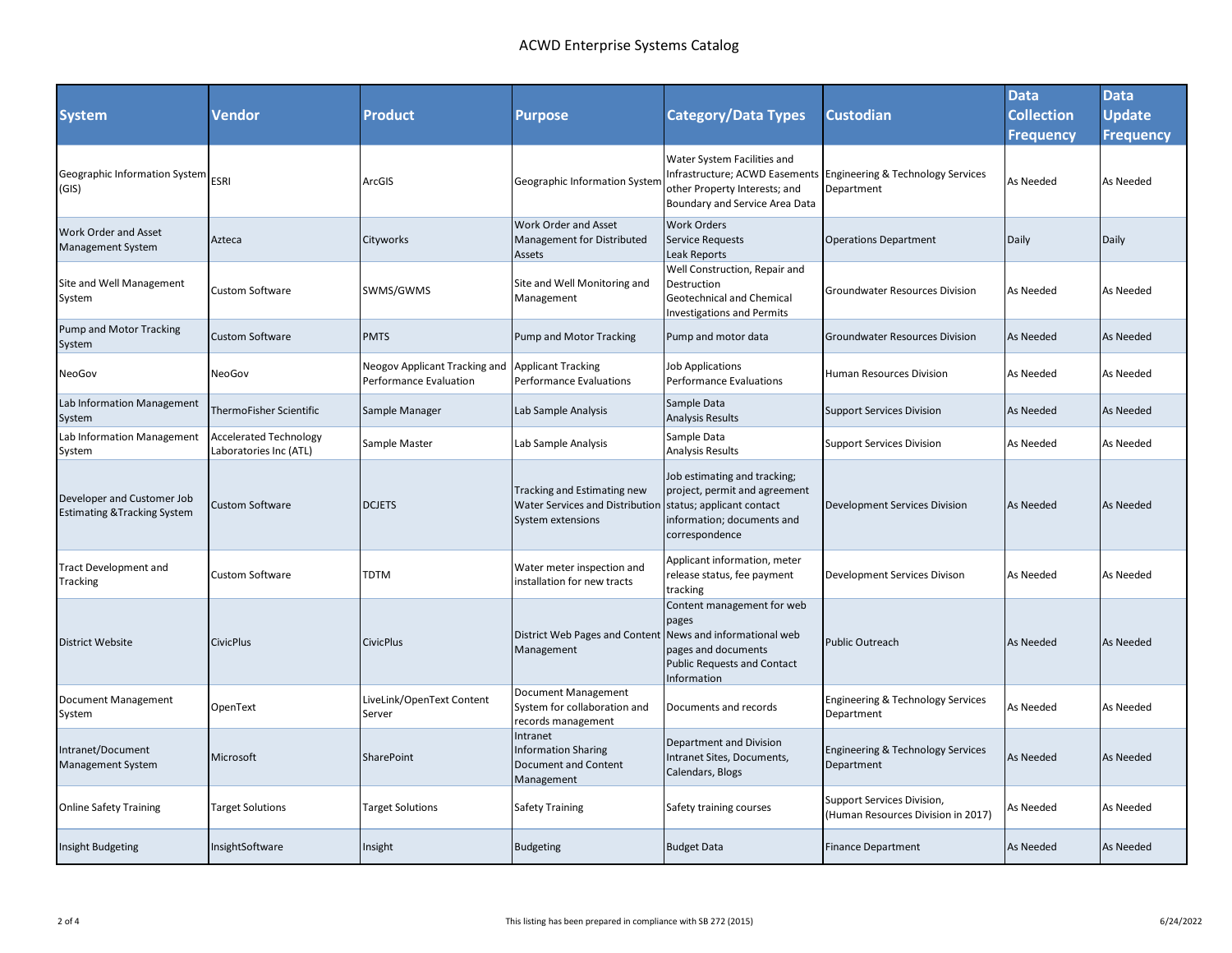|                                                 |                        |                             |                                                                       |                                                                                      |                                                                           | <b>Data</b>       | <b>Data</b>      |
|-------------------------------------------------|------------------------|-----------------------------|-----------------------------------------------------------------------|--------------------------------------------------------------------------------------|---------------------------------------------------------------------------|-------------------|------------------|
| <b>System</b>                                   | Vendor                 | <b>Product</b>              | <b>Purpose</b>                                                        | <b>Category/Data Types</b>                                                           | <b>Custodian</b>                                                          | <b>Collection</b> | Update           |
|                                                 |                        |                             |                                                                       |                                                                                      |                                                                           | <b>Frequency</b>  | Frequency        |
| <b>Groundwater Well Monitoring</b><br>System    | Custom Software        | <b>GWMP</b>                 | Monitoring of Groundwater<br>Wells                                    | Water level data                                                                     | <b>Groundwater Resources Division</b>                                     | As Needed         | As Needed        |
| NetworkFleet Fleet<br>Management                | Verizon                | NetworkFleet                | Fleet tracking and monitoring                                         | Fleet location data<br><b>Vehicle Diagnostics</b>                                    | <b>Facilities Maintenance Division</b>                                    | Daily             | Daily            |
| <b>Backflow Prevention</b>                      | XC2 Software           | XC <sub>2</sub>             | Backflow device tracking and<br>testing                               | Backflow device customer and<br>location data<br><b>Backflow test results</b>        | Distribution Maintenance Division                                         | As Needed         | As Needed        |
| <b>AutoCAD</b>                                  | AutoDesk               | <b>AutoCAD</b>              | <b>Engineering Design and</b><br><b>Drawing Software</b>              | <b>Engineering drawings</b>                                                          | Engineering & Technology Services<br>Department                           | As Needed         | <b>As Needed</b> |
| <b>Hydraulic Modeling Software</b>              | nnovyze                | H20 Map, InfoWater          | Hydraulic modeling                                                    | Hydraulic models                                                                     | Operations Department,<br>Engineering & Technology Services<br>Department | As Needed         | As Needed        |
| <b>Conservation Rebate Database</b>             | <b>Custom Database</b> | <b>Custom Database</b>      | <b>Tracking Water Conservation</b><br>rebates                         | Customer, location and rebate<br>data                                                | <b>Water Conservation Division</b>                                        | As Needed         | <b>As Needed</b> |
| Document Scanning                               | Kofax                  | <b>Ascent Capture</b>       | Document scanning                                                     | Document types, categories and<br>metadata                                           | Engineering & Technology Services<br>Department                           | As Needed         | As Needed        |
| Fuel Management                                 | Coencorp               | FuelZone                    | Fuel management                                                       | Vehicle and fuel data                                                                | <b>Facilities Maintenance Division</b>                                    | As Needed         | As Needed        |
| <b>MARS Meter Testing System</b>                | <b>MARS</b>            | M <sub>3</sub>              | <b>Meter Testing</b>                                                  | Meter test data                                                                      | Distribustion Maintenanace Division                                       | As Needed         | As Needed        |
| Polybutylene Database                           | <b>Custom Software</b> | <b>Custom Database</b>      | Polybutylene Pipeline Tracking                                        | Polybutylene Pipeline data                                                           | Engineering & Technology Services<br>Department                           | As Needed         | <b>As Needed</b> |
| <b>Engineering Drawing Tracking</b><br>Database | Microsoft              | Ms Access (Custom Database) | Tracking of Engineering<br>Drawings                                   | Engineering drawings data                                                            | Engineering & Technology Services<br>Department                           | As Needed         | As Needed        |
| ShareFile File Sharing/FTP Site                 | Citrix                 | <b>ShareFile</b>            | File Sharing with external<br>entities                                | <b>Files and Documents</b>                                                           | Information Technology Division                                           | As Needed         | <b>As Needed</b> |
| Web Conferencing                                | Cisco                  | WebEx                       | Web and Audio Conferencing                                            | Web conference meetings and<br>ecordings                                             | <b>Information Technology Division</b>                                    | As Needed         | As Needed        |
| Web Conferencing                                | Zoom                   | Zoom                        | Web and Audio Conferencing                                            | <b>Neb conference meetings and</b><br>recordings                                     | <b>Information Technology Division</b>                                    | As Needed         | <b>As Needed</b> |
| Audio Conferencing                              | TelSpan                | TelSpan                     | Audio Conferencing                                                    | <b>Audio Conferencing</b>                                                            | Information Technology Division                                           | As Needed         | As Needed        |
| nfoSend Bill Print                              | nfoSend                | InfoSend                    | <b>Bill Printing and Hosting</b>                                      | <b>Bill Print and Online Bills</b>                                                   | <b>Customer Service Division</b>                                          | Daily             | Daily            |
| <b>Electronic Logs</b>                          | eLogger                | eLogger                     | <b>Electronic Logs for Operations</b>                                 | <b>Operational Logs</b>                                                              | <b>Water Production</b>                                                   | Daily             | Daily            |
| <b>Cognos Business Intelligence</b>             | IBM                    | Cognos                      | Business Intelligence/Reporting Custom Reports                        |                                                                                      | <b>Information Technology Division</b>                                    | Daily             | Daily            |
| <b>SQL Server Reporting Services</b><br>SSRS)   | Microsoft              | <b>SSRS</b>                 | Business Intelligence/Reporting                                       | <b>Cistom Reports</b>                                                                | Information Technology Division                                           | Daily             | Daily            |
| Cityworks PLL (Groundwater<br>Permits)          | Azteca                 | <b>Cityworks PLL</b>        | <b>Permit Applications</b><br>Management                              | <b>Well Permit Applications</b>                                                      | <b>Groundwater Resources Division</b>                                     | Daily             | Daily            |
| Cityworks PLL (Customer Jobs)                   | Azteca                 | Cityworks PLL               | Tracking and processing<br>Customer Jobs                              | Job estimating and tracking;<br>project workflows, applicant<br>contact information; | Development Services Division                                             | Daily             | Daily            |
| <b>Address Verification</b>                     | Melissa Data           | <b>Address Verification</b> | <b>Address Verification for</b><br><b>Customer Information System</b> | <b>Address Verification</b>                                                          | <b>Information Technology Division</b>                                    | Daily             | Daily            |